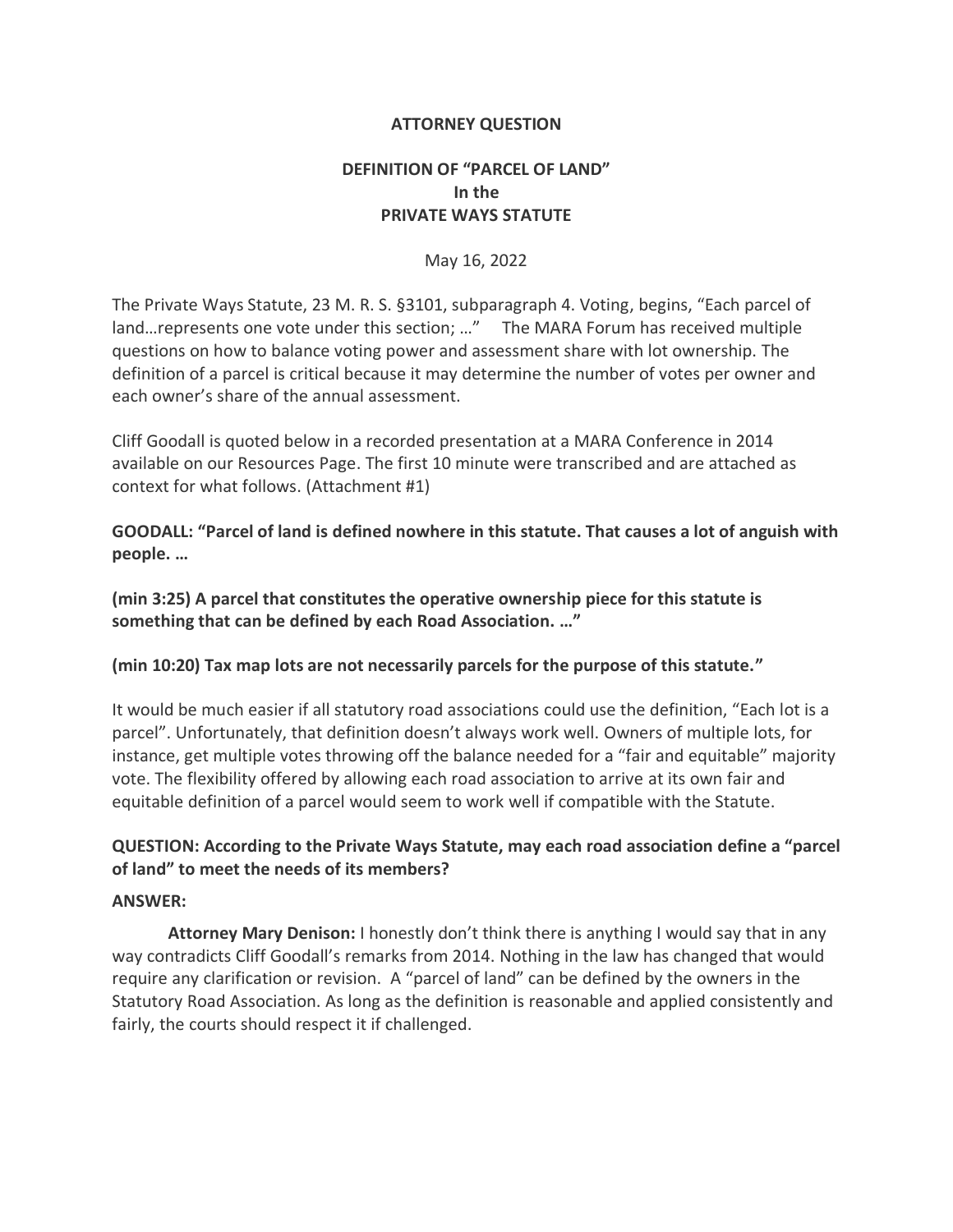# **Attachment #1**

# **Cliff Goodall on defining "Parcel of Land" in the Maine Private Ways Statute, MARA Conference 2014 recorded and available on the MARA Resources Page. Transcribed August 22, 2021 by Andrew L. Allen**

"I have worked with a lot of road associations --down in Washington County and everywhere in between. I think it's 18 that I counted up and I'm sure I forgot some. So I've had the privilege of working with a lot of people setting up Road associations and therefore am somewhat aware of the plans, issues and controversies, which inevitably come up.

Having that in mind and that experience, just before I retired and my son happened to be the majority leader of the state senate a year ago, I took the road Association private way statue and, one night, wrote a whole bunch of amendments for it which then became just like a legislative document and passed as written.

So, at some point, if you have questions about the statutory changes that occurred in the law, I would be happy to discuss them during a question-and-answer period if I didn't touch on them in my presentation. For a better or a worse there, I take parental credit for this awesome prank and since then … that was my swan song. So, I have worked with very few road associations since then but I have heard good feedback.

The biggest controversy for any road Association that has been set up or is being set up is:

Who are the owners who get the assessment? How do you figure out the membership? And if we could look at in the Statute and we'll have it here on the screen. Section, 3101 should be on the first page. (Okay, I'm going to get it. -Betsy)

The number one is "Definition" and number two is "Call of meeting". I want to look at number two.

(min 2:48) And the key word is right here, "…parcels of land benefited by a private way."

Parcel of land is nowhere in this statute, defined; that causes a lot of anguish with people.

(A parcel) is not a lot; it is not necessarily A taxable lot, which the tax assessors tax, but it is… and I will show you how to do that in a minute…

(min 3:25) A parcel that constitutes the operative ownership piece for this statute is something that can be defined by each Road Association. It's not in the statute.

The first mistake a lot of people make is well… We're in a subdivision, there is a recorded subdivision plan. Therefore, each subdivision lot should be a parcel. If it's a very recent subdivision it meets all the minimum lot size standards and you get the setbacks, that may be a viable alternative for how you define what is the parcel. But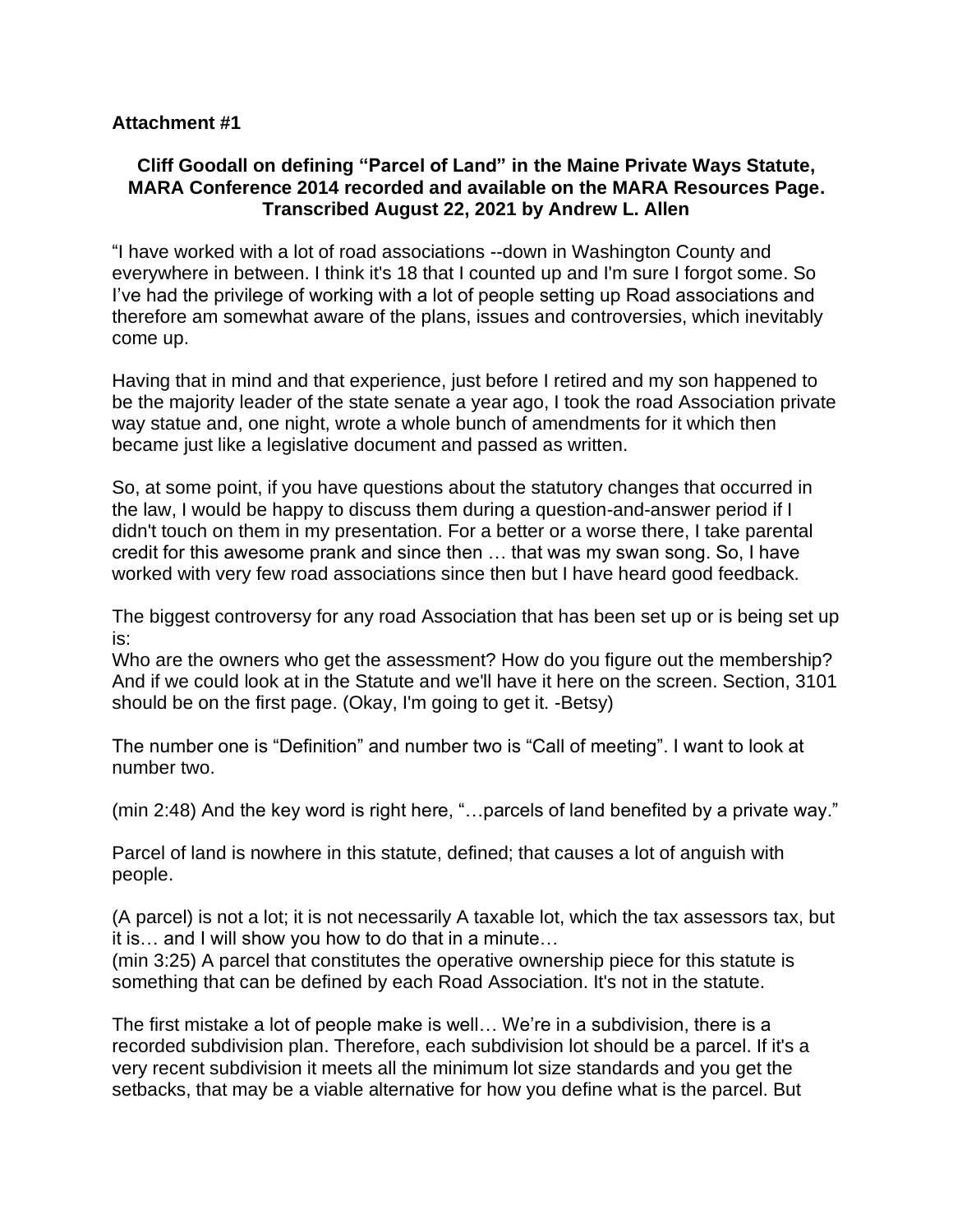there are many subdivisions in Maine that go back to the 1920s, in which there are multiple lots, on lakes, on the shorelands, and on coastal islands. And all these lots are laid out, 50 feet of shore frontage and a hundred feet depth back to the road. So, they're not buildable, and frequently, they are sold as groups. And in the deed itself. It will say parcel. 1, 2, 3, 4, 5 as shown on X Subdivision plan recorded in the register.

If a deed identifies something as a parcel, it's of no relevance to this statute. Since this statute has no definition of what is a parcel, you can't look anywhere else for a definition. You can't go to the subdivision statute and say, "Oh, a 'parcel' means a 'lot'." You can't say because the subdivision lot plan has the number on it, that must be a parcel for this, and that's who we're going to hit the assessment on. You don't have to do it that way and you may not necessarily want to do it that way.

(min 5:35) So, this statute is "wonderfully vague". Some people may say, "Oh, he's a lawyer, it's a lawyers dream." It does give a lot of flexibility as to how you go about defining what is a parcel. So, for each road association, you need to determine what is a parcel.

Tax maps may or may not be helpful because tax maps and sometimes, the assessors will tax separately, each lot identified on a subdivision plan even though they're not built and there are owned by the abutting properties, are all owned by the same person. There are some towns where they have taken the ownership clusters and made them into one taxable lot. If you're in town where that's happened, you may want to use that as a definition of what is a parcel. But if you have, let's say, two subdivision lots on the shore, lots numbers 8 & 9 in a subdivision, and they have 200 feet of Frontage. They have 60,000 square feet. Each nice big lots. They have Road access. Are they two parcels or are they one parcel? Well, if one of those lots, lot eight, has a structure on it, a dwelling, and lot nine does not. You could say if you chose to set up your bylaws… and I'll go over that in a minute. You could say that those are two parcels: one used as a residential purpose, and one, as an empty lot buildable lot owned by the same people.

What if the people who build the house, put it right in the middle of the two lots and the house straddles, the lot lines? Is that still two parcels? Or is it one parcel?

So, one of the things you need to do is determine is how you're going to define parcels and you can do it by ownership and you can do it by clusters of abutting lots, or you could do it by lots that are used currently for dwelling purposes and you can make distinctions when you start putting together your definition of a parcel between developed lots, that have a residence on it, empty buildable lots that are benefited by the road. Obviously, they get a benefit even though they're empty.

You could also make a distinction, and this is where you may start getting controversial, of whether it has a year-round residence or a seasonal residence, so those are different parcels. They can be different types of parcels, or you can also have a definition for your road association of parcels based on location ---shore lots and back lots.